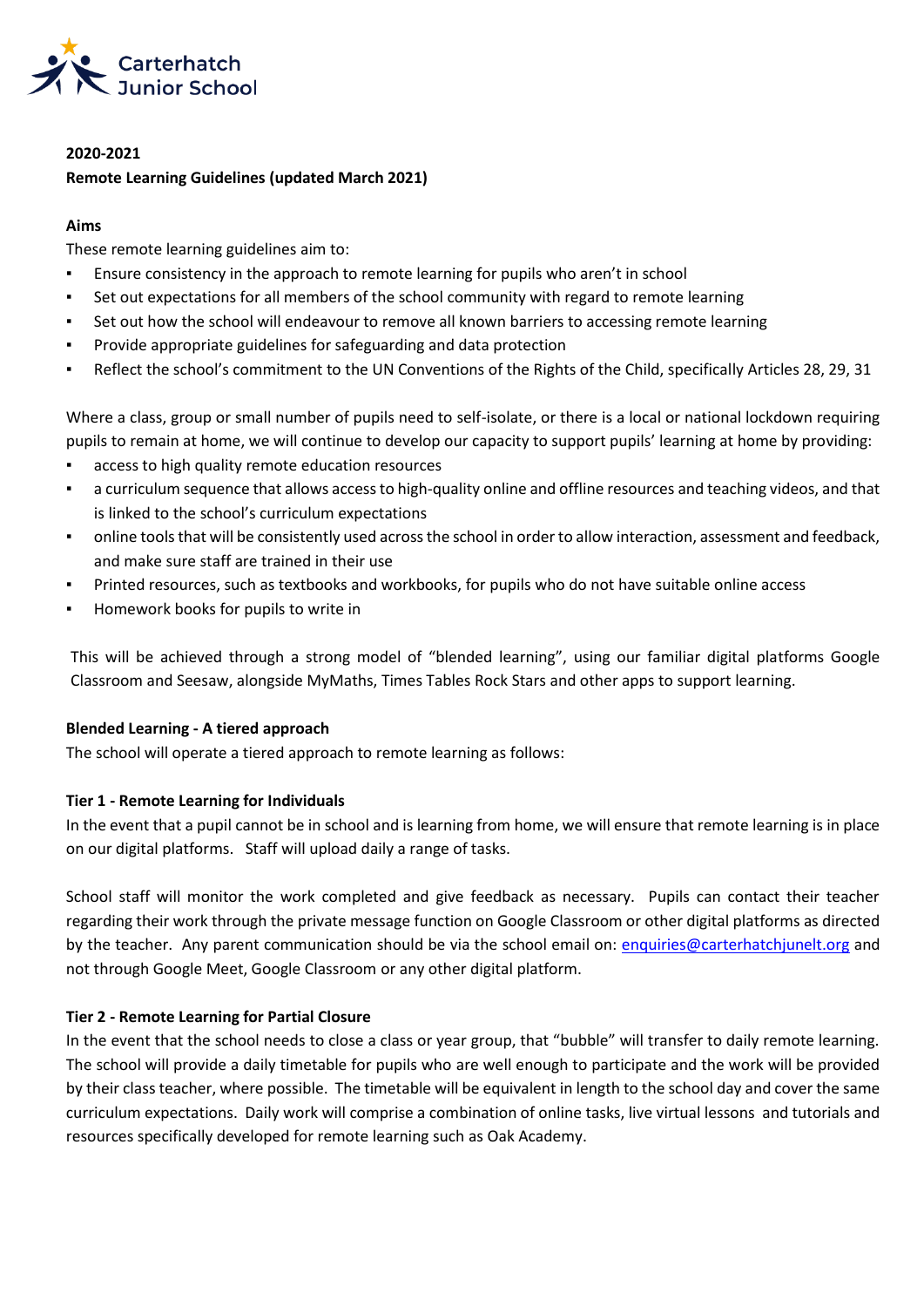

School staff will monitor the work uploaded and give feedback as appropriate. Pupils can contact their teacher regarding their work through the private message function on Google Classroom or other digital platforms as directed by the teacher. Any parent communication should be via the school email on: [enquiries@carterhatchjunelt.org.](mailto:enquiries@carterhatchjunelt.org) and not through Google Meet, Google Classroom or any other digital platform.

### **Tier 3 - Remote Learning for Full closure**

The school will endeavour to remain open to pupils wherever possible, however, should a full closure be necessary, we will offer immediate remote learning. Pupils will receive a daily timetable of subject specific tasks with an equivalent volume of work as they would complete in class. Video and live virtual lessons will be available to deliver new content.

Teachers will check work daily and pupils will receive individual feedback. Pupils can contact their teacher regarding their work through the private message function on Google Classroom or other digital platforms as directed by the teacher. Any parent communication should be via the school email on: [enquiries@carterhatchjunelt.org](mailto:enquiries@carterhatchjunelt.org) and not through the digital platform.

When delivering the remote learning curriculum, the school will:

- Set assignments so that pupils have meaningful and ambitious work each day in a number of different subjects
- Teach a planned and well-sequenced curriculum so that knowledge and skills are built incrementally, with a good level of clarity about what is intended to be taught and practised in each subject
- Provide frequent, clear explanations of new content, delivered by a teacher in the school or through high quality curriculum resources and/or videos
- Gauge how well pupils are progressing through the curriculum, using questions and other suitable tasks and set a clear expectation on how regularly teachers will check work
- Enable teachers to adjust the pace or difficulty of what is being taught in response to questions or assessments, including, where necessary, revising material or simplifying explanations to ensure pupils' understanding
- Plan a programme that is of equivalent length to the core teaching pupils would receive in school, ideally including daily contact with teachers
- Consider these expectations in relation to the pupils' age, stage of development and/or special educational needs, access to devices, apps and broadband as well as demands on parents' help or support
- Avoid an over-reliance on long-term projects or internet research activities
- Continue to develop comprehensive guidance and training to staff

#### **The parents and pupils will:**

- Agree to the Home-School Agreement and the IT Code of Conduct
- Agree to the remote learning protocol
- Review weekly and daily timetable to support their child's remote learning

#### **Remote Learning Infrastructure**

The following will be in place:

- Staff and pupils have access to a home device and the school's online platforms
- Staff will have access to key resources remotely at home via Google Drive. Staff are encouraged to save all files to the Google Drive rather than to individual devices
- Staff and pupils will receive appropriate training
- All staff members will take appropriate steps to ensure their work devices remain secure. Appendix A sets out guidance
- Pupils will be provided with personal login details and passwords. These will be disabled for email use
- Parents will be offered training and support in the use of the school's online platforms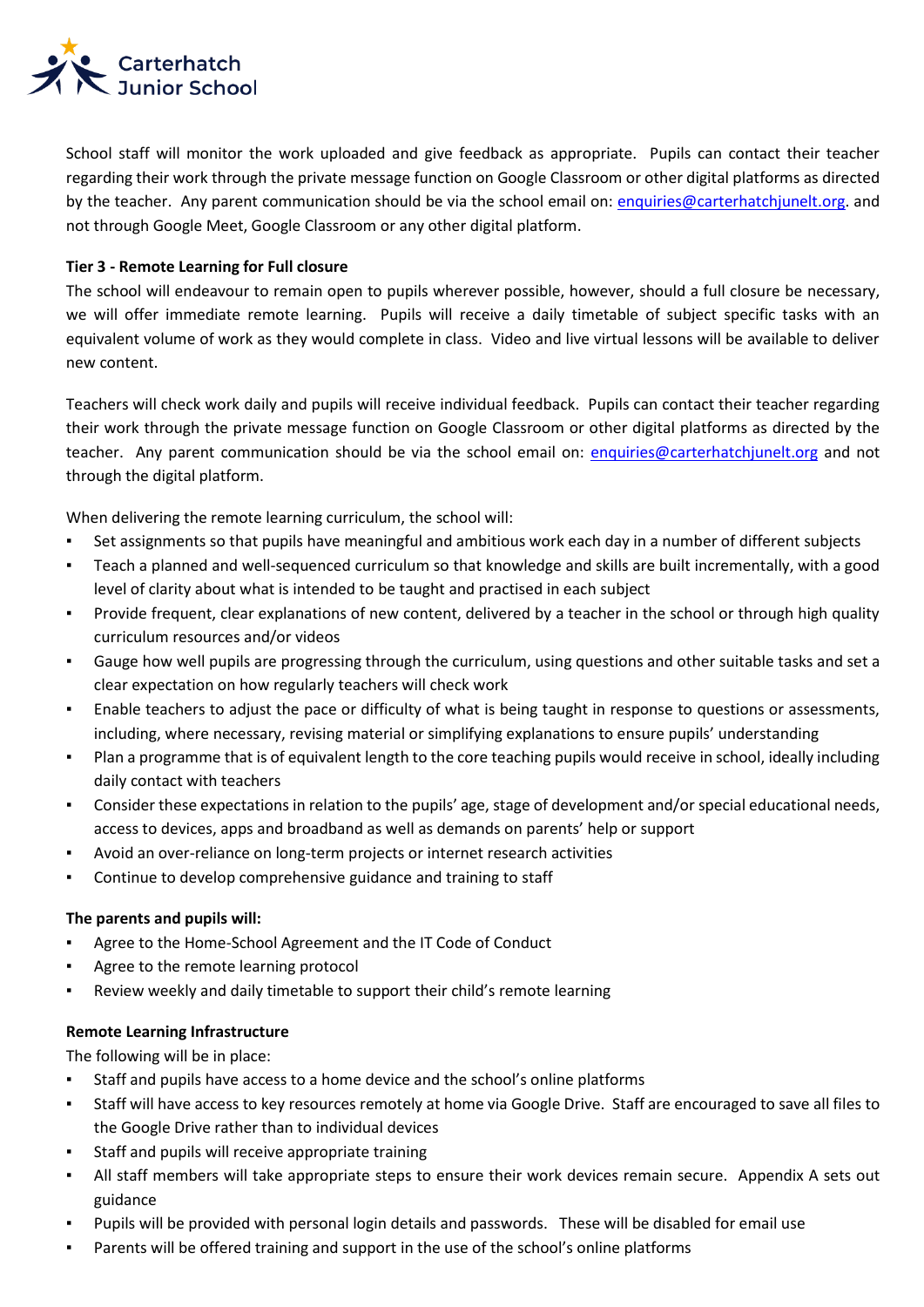

#### **Data protection**

The school will ensure any use of online learning tools, apps and systems is in line with privacy and data protection/GDPR requirements

#### **Safeguarding Protocols**

Online teaching should follow the same principles as set out in the Trust's Code of Conduct and Teacher Standards

It is important that all staff who interact with pupils, including online, continue to look out for signs a child may be at risk. Any such concerns should be dealt with as per the Safeguarding and Child Protection Policy and COVID-19 Addendum, and where appropriate referrals should still be made to children's social care and as required, the police. Members of the Designated Safeguarding Team, along with senior leaders, will oversee and monitor online teaching. If any concerns or untoward incidents arise during a live lesson, the teacher will stop the lesson immediately and take any necessary actions.

The following will apply when delivering remote learning from home:

- Teachers and Teaching Assistants will be available for teaching during their normal working hours
- The teaching assistant attending a live lesson will take an attendance record and submit it to the school office straight after the live lesson has finished
- Staff should record, the length, time, date and attendance of any sessions held
- Staff and pupils must wear suitable clothing
- Teachers should only use devices used in appropriate areas (e.g. not in bedrooms) and the background should be appropriate
- Staff should not engage in personal dialogue as part of feedback or requests from pupils or parents
- Two members of staff should be present during virtual lessons to ensure safeguarding of all parties
- The live class should be recorded for easy Cloud access at a future date and time for those pupils unable to attend and for safeguarding reasons and subsequently added to the Google Classroom
- **EXECT** Streaming of live lessons can take place from school for those pupils working from home
- Both members of staff must "join" the meeting 10 minutes before the start of the lesson for safeguarding of all parties. However, the additional adult must not join until the host has advised them that the Google Meet is live
- The live lesson will be set up using a "nickname" for access by pupils to prohibit early entry and/or re-joining after the staff have finished and left the 'Meet'. These will be shared via text message on ScholarPack no earlier than 10 minutes before the lesson
- At the end of the lesson, all children must leave the Google Meet. Any children who are not responding and remaining in the Google Meet can be removed by the host.
- Once the host and the additional adult have completed their debrief, the additional adult must leave first. The host should wait for 1 minute before ending the Google Meet. This is to ensure that the host ending the Google Meet has terminated the session to ensure children are unable to rejoin
- Language must be professional and appropriate, including any pupils' family members who are present
- Live classes should be kept to a reasonable length of time and include at least two live lessons a day
- Guided group sessions can be used after the live lesson to provide additional support for children. This may be to challenge more able children or to guide children identified as needing further support
- Virtual lessons will be identified on the weekly timetable which will be uploaded on the Google Classroom each Friday so that parents and pupils are aware in advance
- Virtual lessons will be presented to whole class or groups of children only (no 1:1 teaching)
- Staff to maintain regular and targeted questioning of all children throughout the lesson
- Staff to have cameras on when necessary during the live lesson (introduction, plenaries and at the end). Some lessons e.g. EAL or the Core Skills Group may need cameras on more regularly to support the lesson content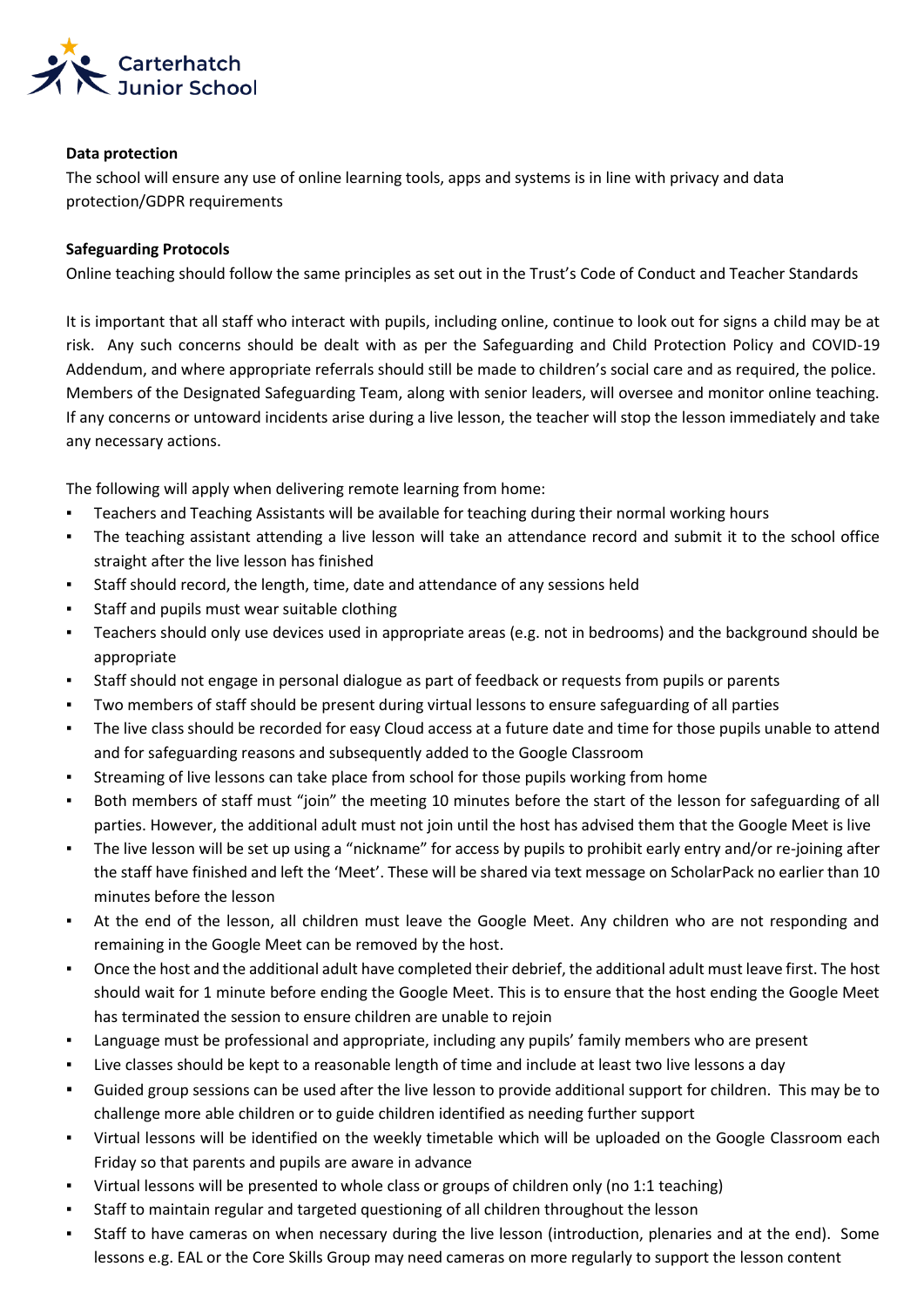

- Cameras off and microphones on mute for pupils. Teachers to ask individuals to unmute in order to answer questions and give feedback (EAL and Core Skills Group may require cameras and mics on more regularly to support lesson content e.g. use of Makaton)
- Classwork and prep that can be handed in online will be set through the Google Classroom and marked online
- Jamboards may be used within lessons as an effective tool for engagement and AfL. Where Jamboards are used in class sessions, they should be disabled for editor access immediately after the task has ended. Jamboards should never have editor access for an entire class unless in a live lesson

## **Well-being**

- Staff will remind children to take regular screen breaks
- Opportunities to discuss well-being with children would be provided via virtual circle times, check-ins and on an ad hoc basis
- 'A Way to a Healthy Me' is timetabled into the day from Tuesday to Friday as a way of providing less screen time and opportunities for children to develop other skills to support their well-being
- 'Time to Talk' timetabled for every Friday afternoon
- Pupils to upload work by 4pm
- No teacher marking required after 5pm

#### **Links with other policies**

- Behaviour Policy, with Addendum
- Safeguarding and Child Protection Policy, with Addendum
- Data Protection Policy and Privacy Notices
- Home-School Agreement
- **ICT and Internet Acceptable Use Policy**
- Online Safety Policy
- **Staff Code of Conduct**

#### **Teacher and Teaching Assistant Expectations and Guidelines**

#### **Tier 1 - Remote Learning for Individuals**

Teachers will schedule daily activities that correspond as closely as possible to curriculum work being delivered in class

Each day this should comprise of:

- 1. A Maths assignment **and** TTRockstars MyMaths where possible
- 2. An English assignment (with an additional self-led reading lesson for Year 6 children only)
- 3. A foundation or science assignment

Staff should monitor the digital platforms daily and provide feedback where appropriate

# **Tier 2 - Remote Learning for Partial Closure and Tier 3 – Remote Learning for Full closure Weekly**

- **Tasks to be set via Google Classroom as the only remote learning platform**
- Tasks to be set weekly by the year group team
- Each year group class must contain the same work
- Draft planning, including the weekly timetable should be uploaded to Google Classroom every Thursday by 4pm
- This gives your team (including Curriculum Leaders and SLT) enough time to look through the tasks
- The work for Monday and the weekly timetable should be scheduled/assigned by the class teacher to go live on Sunday at 5pm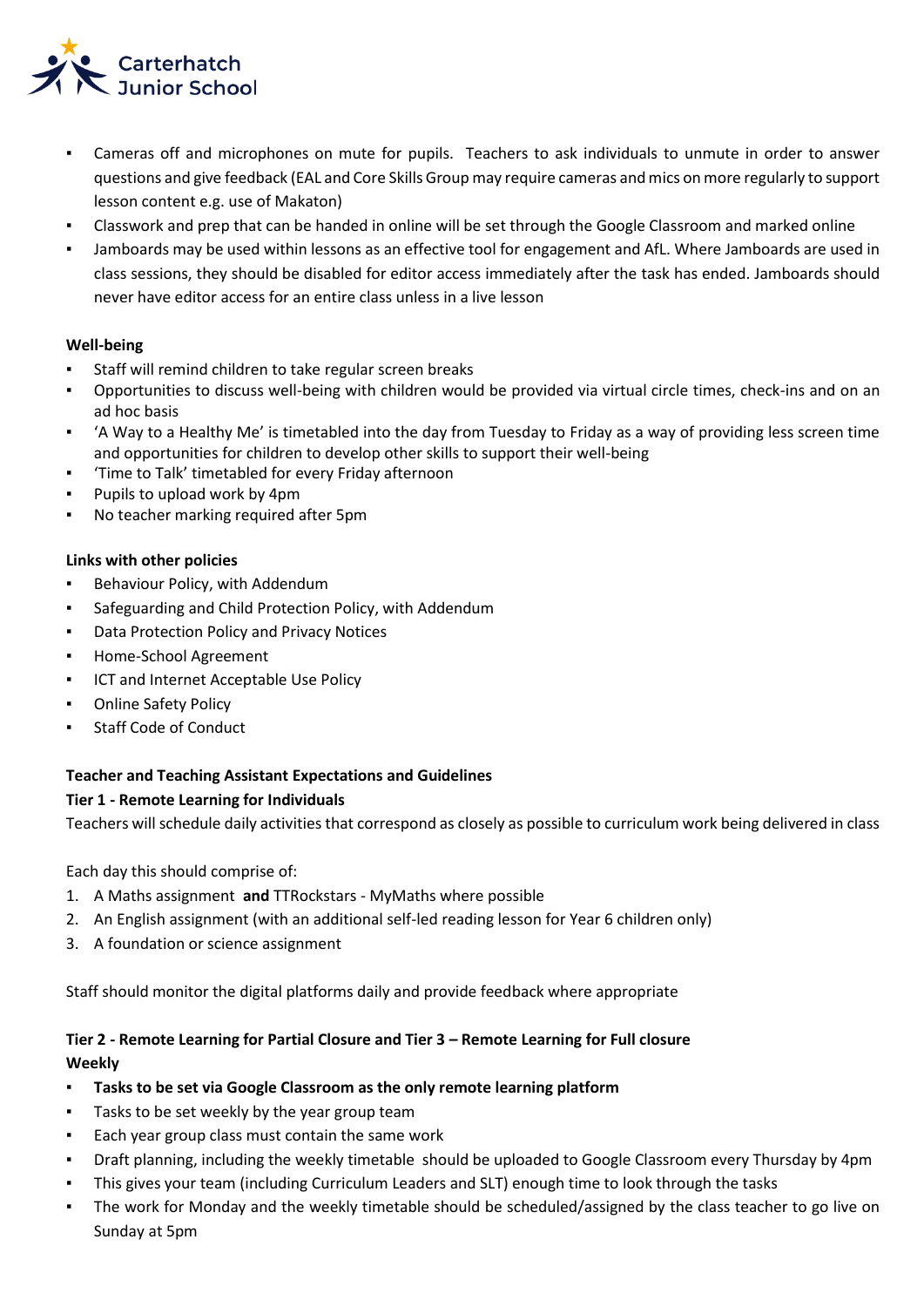

### **Daily**

Each set of daily tasks should be assigned to the classroom the evening before by 5pm at the latest. This includes any answers you have that go with the work e.g. arithmetic answers, where immediate feedback or marking is not provided on the digital platform

## **Teaching expectations**

- There should be tasks set for each day, but of varying length
- There should be one virtual live core lesson (taught as the first lesson) and one virtual live foundation (taught in the afternoon) per day. The afternoon lesson should include a check-in with children with reminders regarding the deadline for assignments and ways to support their well-being
- Further virtual live lessons can cover other curriculum areas or theme days (not subject specific)
- One guided group per day about 20 minutes (feedback, teaching for those who may need extra support)

## **Task organisation**

- **•** Name tasks as w/b\_\_\_, Subject, Day e.g. w/b 28.9.20, Maths, Monday and include when the task is due
- Tasks should not require a high level of support and allow pupils to complete as much as they can independently
- Differentiated work should be provided to those who cannot access the class work set (working well below ARE)
- Consider the resources that families will have (and not have) at home
- Tasks should not require a printer or additional resources that cannot be accessed electronically
- Consider the range of documents you wish to add to your Classroom to support home learning (PDFs, PowerPoints, Jamboard, Google Form quizzes etc. as an assignment and YouTube videos - as a direct link via the Google Classroom assignment and where possible, videos should be uploaded/embedded as a file rather than a link)
- Google docs, slides or sheets allow children to complete work electronically and then upload for handing in
- When uploading work, explain what the children need to do and save the file as 'w/b…'
- Each Google Classroom should be organised by 'topic' (subjects). These should be ordered with English, Maths and Science followed by foundation subjects in alphabetical order. The timetable for that week will remain at the top of the classwork stream
- After each half term, all topics will be archived by adding 'term x 202x' to the topic name. For example, English -Spring 1 2021

# **Individual Support/Feedback**

- At least one piece of work per child per day must receive a comment
- Feedback can take a range of formats including written moving on comments and verbal feedback via audio recorders such as Mote
- Consider adding additional feedback in line with the school's guidelines, where a piece of work warrants a longer response/feedback
- Ensure comments are positive, encouraging and motivational
- When a child uploads a completed piece of work to the digital platform, they may add a question or message
- Alert the Parent Support Adviser/SLT if you have any pupils who have not engaged with any of the tasks during the week. This will need monitoring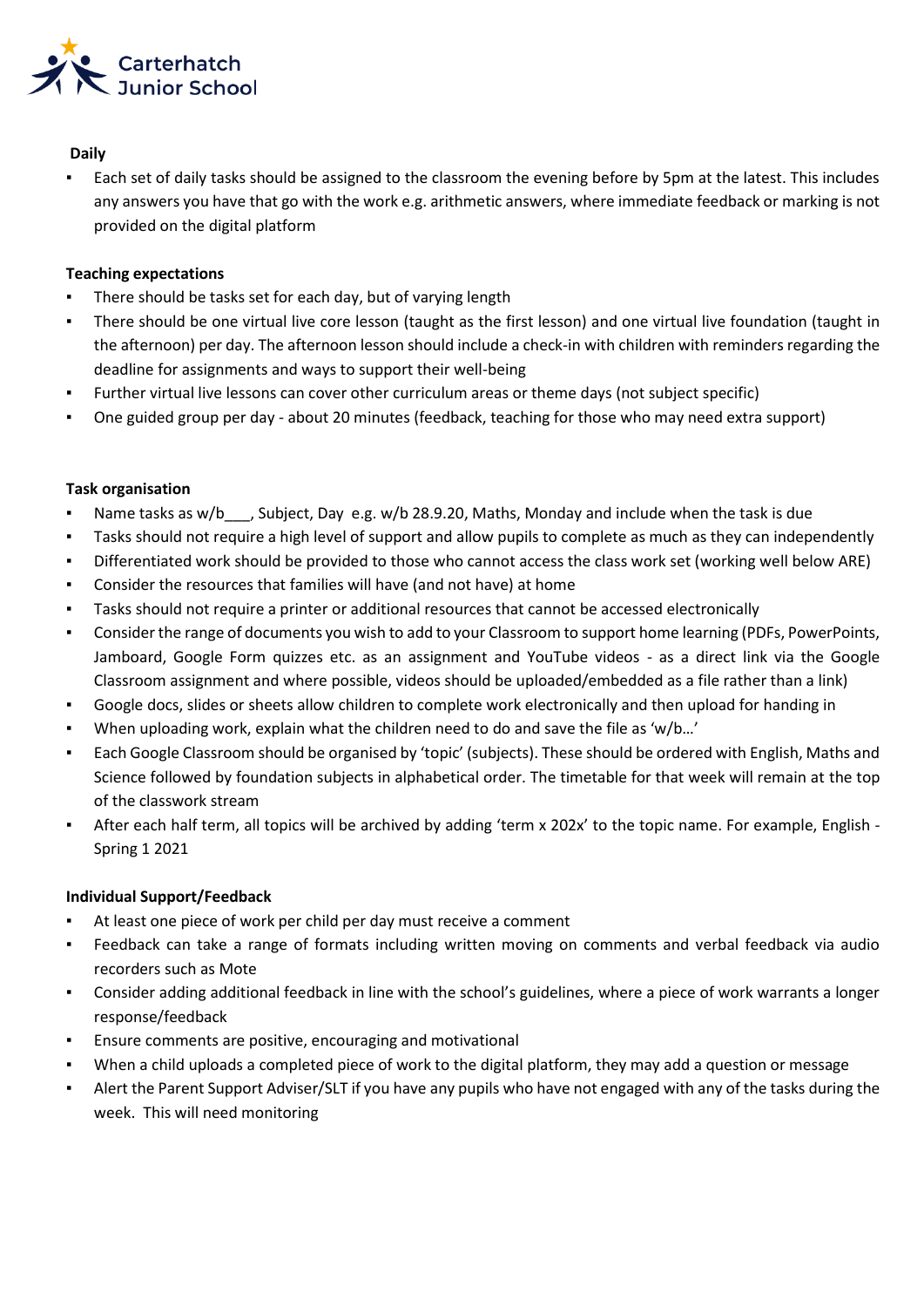

# **General Support/Feedback (Class Stream)**

Every morning (Monday-Friday) a daily comment should be shared with the class through the class stream. This could include any of the following as examples:

- Good Morning! I have enjoyed reading all of your work, keep it coming!
- A quote for the day

## **Families without IT support**

- All children will be provided with a Google Chromebook
- Families with limited or no internet access will be offered enhanced mobile data via the DfE scheme with selected network providers. 4G routers will be provided for any families without WiFi that are also unable to access the internet without mobile data
- In the event of children being unable to access work electronically, hard copy packs will be made available. These will be created by the Thursday afternoon of each week, by teachers, using the Google Classroom plans/resources
- They will be printed/posted by admin staff on Fridays